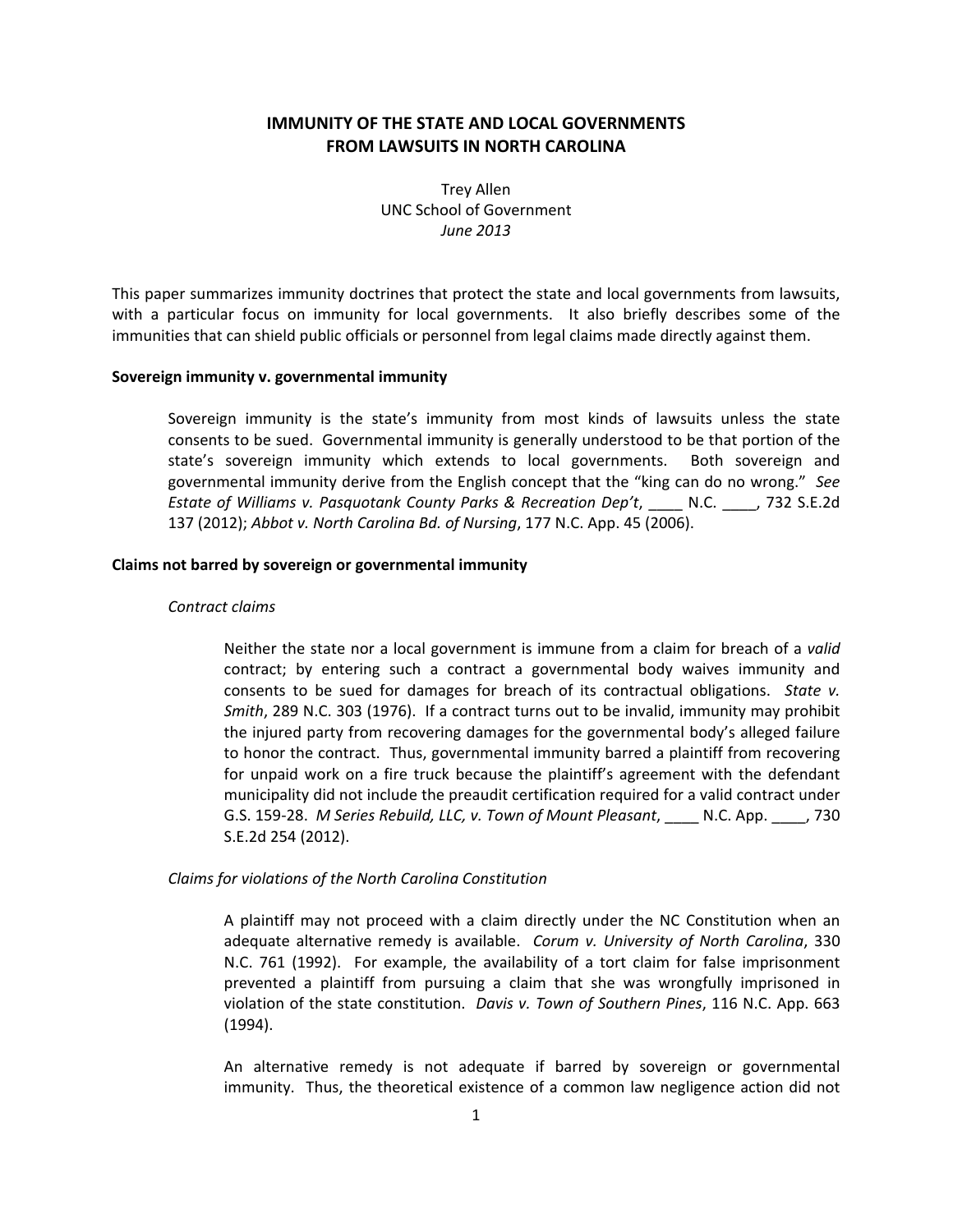preclude state constitutional claims against a local school board when governmental immunity blocked the plaintiff's negligence claim. *Craig ex rel. Craig v. New Hanover County Bd. of Educ.*, 363 N.C. 334 (2009).

# *Claims arising under federal law*

Given the complexity of the topic, a few points will have to suffice regarding lawsuits under 42 USC § 1983 for deprivation of federal rights. Although the  $11<sup>th</sup>$  Amendment to the United States Constitution generally bars federal lawsuits against the states, local governments are not considered an arm of the state and are therefore not entitled to immunity from § 1983 actions. *Monell v. New York City Dep't of Soc. Servs.*, 436 U.S. 658 (1978). Local governments may be sued for federal constitutional violations attributable to their official policies or customs. Individual local government officers and employees also may be sued under § 1983. Legislative or judicial immunity – discussed below – may shield public officials sued individually from liability for legislative, judicial, or quasi‐ judicial acts. Other public officials may have a qualified immunity/good faith defense, which means they are subject to payment of monetary damages only if they knew or should have known that their acts were unlawful.

### **Sovereign immunity for tort claims against the state**

The state has waived its immunity against tort claims to the extent provided by the NC Tort Claims Act ("TCA" or "Act"). The Industrial Commission has exclusive, original jurisdiction over claims covered by the TCA. *See Guthrie v. North Carolina Ports Auth.*, 307 N.C. 522 (1983). Nonetheless, the state may be brought into a tort action in superior or district court as a third party or third party defendant pursuant to Rule 14(c) of the NC Rules of Civil Procedure.

The TCA permits recovery for injuries caused by the negligence of state officers, employees, or agents acting within the scope of their duties under circumstances that would subject the state to liability if it were a private individual. G.S. 143‐291(a). The Act does not waive the state's immunity from tort claims arising from the intentional misconduct of state employees.

General tort principles apply to claims under the TCA. For example, contributory negligence is a complete bar to recovery. *See* G.S. 143‐291(a).

The Act places a limit of \$1,000,000 on the amount the state may be required to pay for harm to an individual resulting from a single incident. G.S. 143‐299.2. This monetary cap applies both in the Industrial Commission and when the state is brought in as a third party or third party defendant to a tort action in superior or district court.

The state has waived sovereign immunity by statute in other contexts. Section 97-7 of the General Statutes, for instance, subjects the state and its political subdivisions to workers' compensation claims.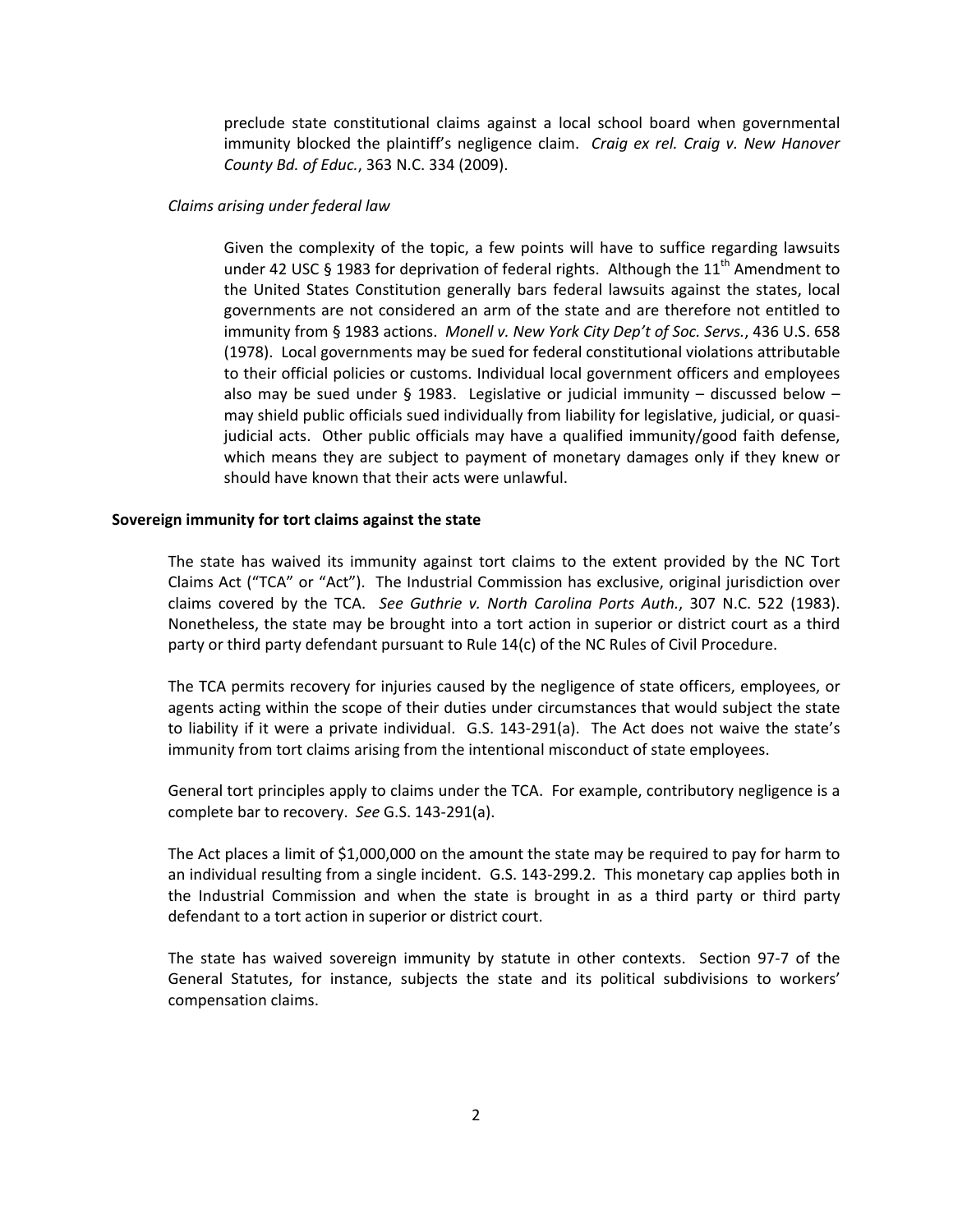### **Governmental Immunity for tort claims against local governments**

Governmental immunity bars tort claims against local governments for injuries caused by their employees or agents acting within the scope of their duties in the performance of governmental functions. It does not protect a local government from tort claims arising from the performance of proprietary functions.

Much of the case law involving governmental immunity focuses on whether (1) the employee who caused the injury was acting within the scope of the employee's duties and (2) whether the activity in which the employee was engaged was governmental or proprietary.

#### *Scope of employment*

Local governments are not liable for the torts of employees acting beyond the scope of their duties. Accordingly, if an employee exceeded the scope of the employee's duties in causing a plaintiff's injury, there is no need to analyze whether the activity was governmental or proprietary.

An employee's duties include those formally prescribed, as well as the employee's actual or customary duties. Even when an employer did not expressly authorize the specific act in question, courts will usually find that an employee acted within the scope of the employee's duties if the action furthered the employer's business. Put differently, employees do not act within the scope of their duties when they act for wholly personal reasons. For example, a town employee exceeded the scope of his duties when he took a town vehicle on a "pleasure trip" that resulted in the death of one of his passengers. *Rogers v. Town of Black Mountain*, 224 N.C. 119 (1944).

Although employers are typically not liable for the intentional misconduct of their employees, it is possible for an employee to commit an intentional tort within the scope of the employee's duties. Thus, it was for a jury to decide whether a sanitation worker was acting in furtherance of the city's business when he assaulted the plaintiff at her residence after she asked him to pick up additional garbage. *Edwards v. Akion*, 52 N.C. App. 688 (1981). Similarly, the manager of a municipal water company acted in furtherance of the city's business when he repeatedly struck a patron who paid a portion of his water bill in pennies. *Munick v. City of Durham*, 181 N.C. 188 (1921).

### *Governmental v. proprietary functions*

Assuming the employee who inflicted a plaintiff's injuries acted within the scope of the employee's duties, the local government is liable for the plaintiff's injuries if the activity in which its employee was engaged was a proprietary function. If the activity was a governmental function, governmental immunity will bar the plaintiff's tort claim unless the local government has waived its immunity from suit as described below. *Steelman v. City of New Bern*, 279 N.C. 589 (1971).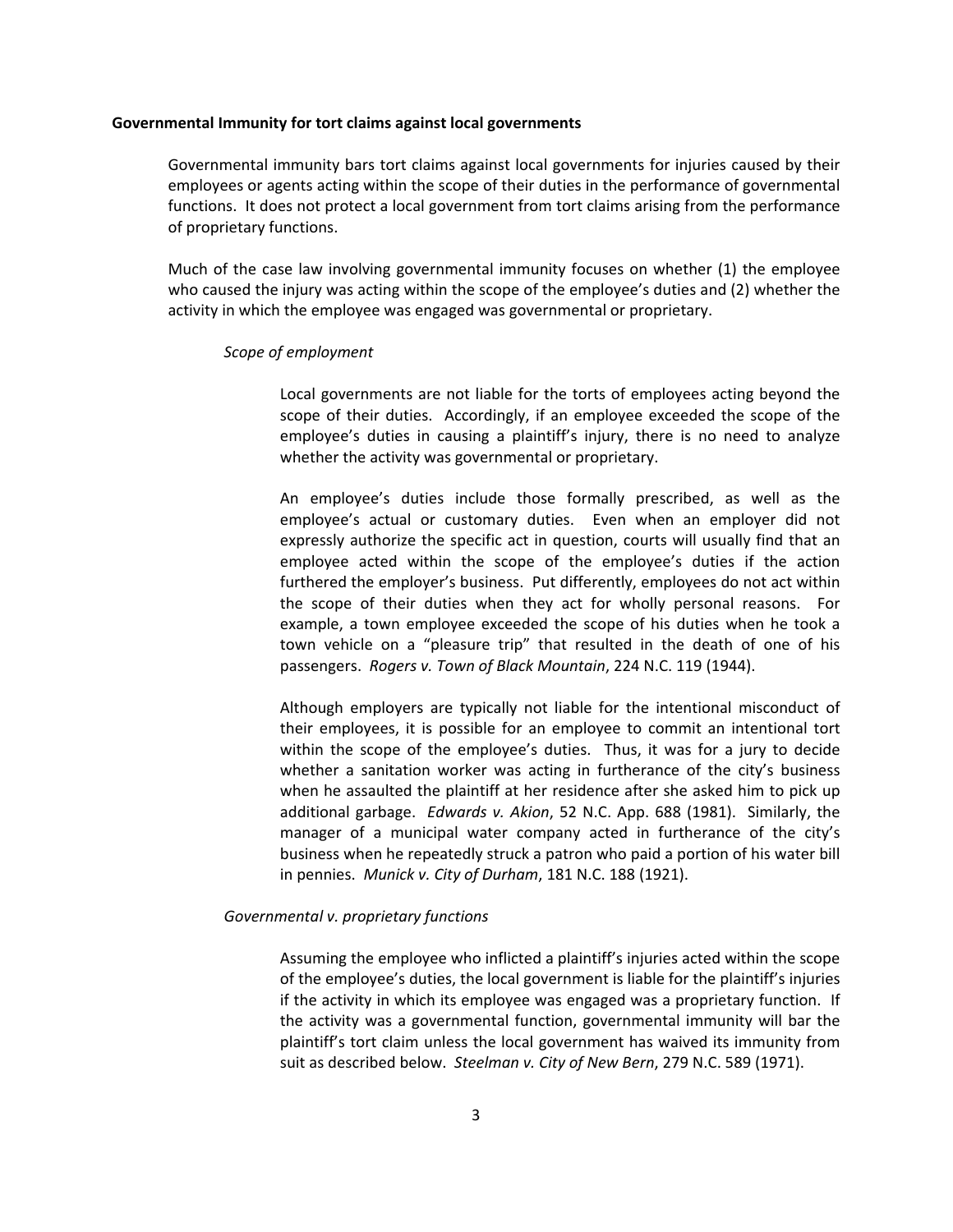Determining whether an activity is a governmental or proprietary function is difficult, and the court decisions are not always consistent. *See, e.g., Sides v. Cabarrus Mem'l Hosp., Inc.*, 287 N.C. 14 (1975). 

Proprietary functions include those activities which are not traditionally performed by a government agency. They tend to be activities which also are performed by the private sector, which benefit a definable category of individuals rather than the general public, and involve fees that do more than cover the cost of the activity. Operation of a golf course has been considered a proprietary function, for example. *Lowe v. City of Gastonia*, 211 N.C. 564 (1937). In *Sides* operation of a hospital was considered a proprietary function.

Governmental functions are those performed by governmental bodies for the benefit of the public at large. Examples of activities deemed to be governmental functions include the operation of traffic lights, *Hamilton v. Town of Hamlet*, 238 N.C. 741 (1953), and garbage collection, *James v. City of Charlotte*, 183 N.C. 630 (1922); *Broome v. City of Charlotte,* 208 N.C. 729 (1935). A 911 call center is a governmental function. *Wright v. Gaston County*, \_\_\_\_ N.C. App.  $\overline{)}$ , 698 S.E.2d 83 (2010). The courts have also described governmental functions as activities which are discretionary, political, legislative, or public in nature. *Britt v. City of Wilmington*, 236 N.C. 446 (1952). A city council's decision to construct a sewer system, for instance, is a governmental function. *See Town of Sandy Creek v. East Coast Contracting, Inc.*, 2013 WL 1573684 (N.C. App. Apr. 16, 2013).

Undertakings generally classified as governmental functions may have proprietary components and vice versa. Thus, although garbage collection within a city's territorial limits has been classified as a governmental function, the collection of garbage beyond those limits for a fee is a proprietary function. *Koontz v. City of Winston‐Salem*, 280 N.C. 513 (1972). Likewise, while the decision to construct a sewer system is a governmental function, a city acts in a proprietary capacity when it contracts with engineering and construction companies to build such a system. *Town of Sandy Creek v. East Coast Contracting, Inc.*, 2013 WL 1573684 (N.C. App. Apr. 16, 2013).

The mere fact that an activity has been labeled as governmental or proprietary in a prior case is not necessarily dispositive. "[D]istinctions between governmental and proprietary functions are fluid and courts must be advertent to changes in practice." *Williams v. Pasquotank County Parks & Recreation Dep't*, \_\_\_\_ N.C. \_\_\_\_, 732 S.E.2d 137 (2012).

In *Williams*, the NC Supreme Court established the following framework for analyzing whether a particular activity is a proprietary or governmental function:

‐ The threshold inquiry is whether, and if so to what degree, the legislature has designated the specific activity that led to the plaintiff's injury as a governmental or proprietary function.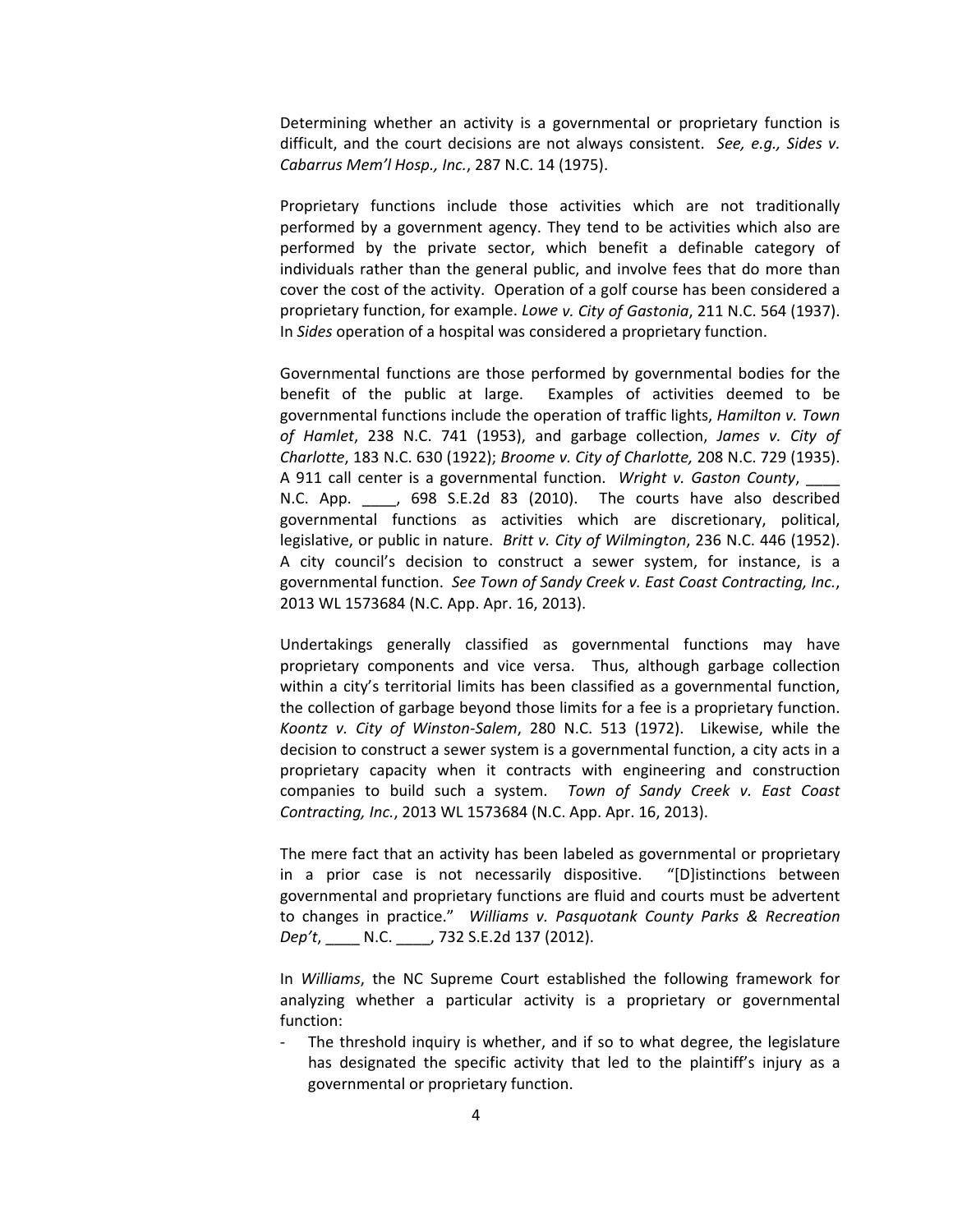- ‐ If the legislature has not definitively described the specific activity as governmental or proprietary, the next question is whether the undertaking is one in which only a governmental agency could engage. If the undertaking is something only a government could do, it is a governmental function.
- If further analysis is required, the court should consider:
	- o Whether the service is one traditionally provided by a governmental entity;
	- o Whether a substantial fee was charged for the service; and
	- o Whether the fee did more than cover the operating costs of the service provider.

The bottom line: Absent a legislative pronouncement declaring a particular activity to be a governmental function, the more the activity appears to be intended to raise revenue, the more likely it is that the activity is proprietary. Thus, though a municipality's operation of a free public park has been characterized as a governmental function, the use of parks to generate revenue can render their operation a proprietary function. *Horne v. Town of Blowing Rock*, \_\_\_\_ N.C. App. \_\_\_\_, 732 S.E.2d 614 (2012).

# *Waiver of immunity from liability for a governmental function*

Governmental immunity can be waived, but waiver of immunity is not to be lightly inferred, and statutes waiving immunity are to be strictly construed. *Guthrie v. North Carolina State Ports Auth.,* 307 N.C. 522 (1983).

By statute, boards of county commissioners, city councils and local school boards waive governmental immunity by the purchase of liability insurance, but only to the extent of coverage. G.S. 153A‐435 (for counties); G.S. 160A‐485 (for cities); G.S. 115C‐42 (for school boards). For instance, if a school district's insurance policy expressly excludes injuries arising from athletic events, a student who slips and breaks his arm on a wet gym floor during basketball practice has no negligence claim against the district. Similarly, if a county's insurance policy covers a particular type of negligence claim but only up to \$50,000, the most a plaintiff may recover is \$50,000.

A separate statute, G.S. 160A‐485.5 allows cities with a population of  $500,000$  or more  $-$  only Charlotte qualifies  $-$  to waive immunity and become subject to the TCA. Claims are heard in the local superior court rather than at the Industrial Commission. Charlotte has elected to use the G.S. 160A‐485.5 option.

For counties and cities, participation in a government risk pool is considered the purchase of insurance and constitutes waiver of governmental immunity up to the amount of coverage. A governmental risk pool is defined by the insurance statutes and requires that more than one governmental unit participate and share risk. *Lyles v. City of Charlotte*, 344 N.C. 676 (1996).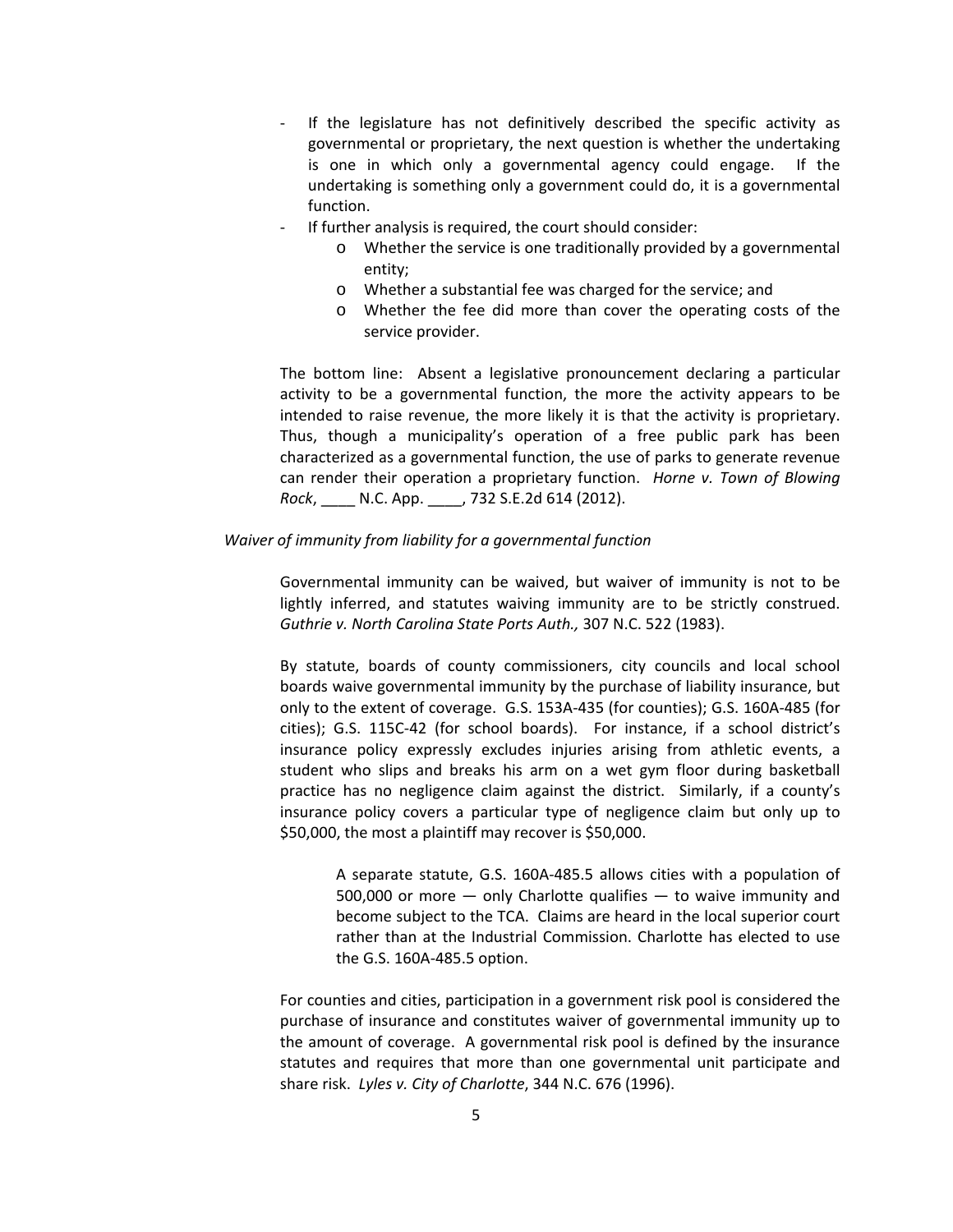The statute governing school boards is worded differently than the statutes for counties and cities, and participation in the NC School Boards Trust or a governmental risk pool is not considered a waiver of a school board's immunity. *Hallman v. Charlotte‐Mecklenburg Bd. of Educ.*, 124 N.C. App. 435 (1996); *Mullis v. Sechrest*, 126 N.C. App. 91 (1997), *rev'd on other grounds*, 347 N.C. 548 (1998).

Local governments often purchase supplemental insurance, and cases on waiver of immunity often depend on a close reading of the wording of the several policies and the limits of their coverage. *See, e.g., Fulford v. Jenkins*, 195 N.C. App. 403 (2009).

# *Dobrowolska claims*

If a local government has governmental immunity for a tort claim, and has not waived its immunity by the purchase of insurance, but arbitrarily settles some such claims and not others, the local government may be liable under 42 USC § 1983 for denial of the constitutional rights of due process and equal protection. *Dobrowolska ex rel. Dobrowolska v. Wall*, 138 N.C. App. 1 (2000).

# *Punitive damages*

Punitive damages are not allowed against a governmental body unless specifically authorized by statute. *Jackson v. Hous. Auth. of City of High Point*, 316 N.C. 259 (1986); *Long v. City of Charlotte*, 306 N.C. 187 (1982).

### **Public duty doctrine**

The public duty doctrine says that, even when a governmental body has undertaken to protect the public at large, it has no legal duty to prevent harm to specific individuals. When a claim is barred by the public duty doctrine, there is no need to determine whether immunity applies because, in the absence of a duty of care, the plaintiff lacks a valid negligence claim.

Although state agencies performing a variety of functions may invoke the public duty doctrine to avoid liability, at the local level the public duty doctrine applies only to claims made against law enforcement agencies for negligence in failing to protect individuals from harm by third parties. *Lovelace v. City of Shelby*, 351 N.C. 458 (2000). Earlier cases extending the public duty doctrine to fire protection, animal control, building inspections, and other local services were overruled by *Lovelace*. *Hargrove v. Billings & Garrett, Inc.*, 137 N.C. App. 759 (2000); *Willis v. Town of Beaufort*, 143 N.C. App. 106, *disc. rev. denied*, 354 N.C. 371 (2001). In *Wood v. Guilford County*, 355 N.C. 161 (2002), however, the court held that the public duty doctrine barred the plaintiff from suing the county over the failure of private security guards to protect her from assault in the courthouse. Although the guards were not sworn officers in a law enforcement department, they were performing a functionally equivalent service.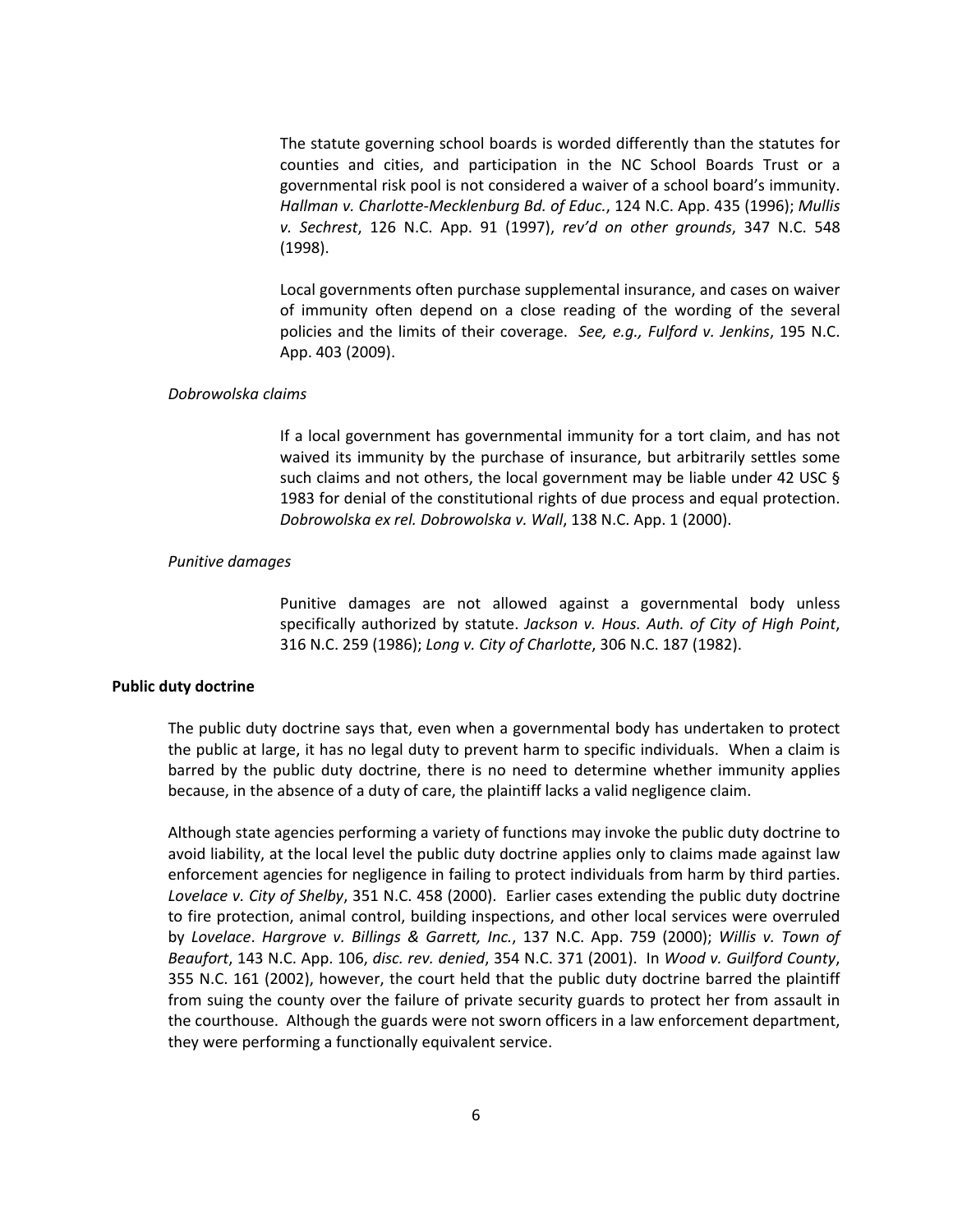A local agency may be serving as an agent of the state in performance of a particular function and be entitled to protection of the public duty doctrine for that specific activity. For example, a county health department is an agent of the state Department of Environment and Natural Resources for inspection of wastewater treatment systems and thus is protected by the public duty doctrine for that activity. *Murray v. County of Person*, 191 N.C. App. 575 (2008).

An exception to the public duty doctrine, giving rise to liability, is when the law enforcement agency has made an actual promise to protect an individual or when a special relationship has been created in which such protection is expected. *See Multiple Claimants v. NC Dep't of Health and Human Servs., Div. of Facility Servs., Jails and Detention Servs.,* 361 N.C. 372 (2007).

Even with respect to law enforcement, the public duty doctrine is limited in scope. It is a barrier to lawsuits for failure of the law enforcement agency to protect the plaintiff from harm by third parties, but not a barrier to lawsuits for harm caused directly by the agency. It is a barrier to liability for negligence claims, but does not bar liability for intentional torts. It is a barrier to liability for discretionary actions that involve the active weighing of safety interests, but does not bar lawsuits based on failure to comply with mandatory, ministerial requirements. *Smith v. Jackson County Bd. of Educ.*, 168 N.C. App. 452 (2005).

The public duty doctrine provides protection from lawsuits for governmental bodies and for officers sued in their official capacity. It is not a barrier to a lawsuit against someone in that person's individual capacity. *Murray v. County of Person*, 191 N.C. App. 575 (2008).

### **Claims under state law against an individual public official or employee**

Public officials and employees may be sued in their official or individual capacities. An official capacity claim is really nothing more than a claim against the governmental body, and the governmental body, not the official or employee, is on the hook for any damages awarded. Governmental immunity bars an official capacity claim to the same extent it would bar the claim if the governmental body were named as the defendant. *Mullis v. Sechrest*, 347 N.C. 548 (1998).

An individual capacity claim seeks damages from the public official or employee personally*. See Williams v. Holsclaw*, 128 N.C. App. 205 (1998). While governmental immunity does not protect public officers or employees from individual capacity claims, they may be shielded by other immunities, several of which are described below.

The courts presume that a public officer or employee is sued in an official capacity. If a plaintiff intends to allege an individual capacity claim, the complaint should reflect this intention in the caption, allegations, or relief sought. The failure to specify whether the action is in the person's official or individual capacity will result in its being treated as an official capacity claim. *White v. Trew*, \_\_\_\_ N.C. \_\_\_\_, 736 S.E.2d 166 (2013).

It is common for lawsuits to contain both official and individual capacity claims. *See, e.g., Boyd v. Robeson County*, 169 N.C. App. 460 (2005).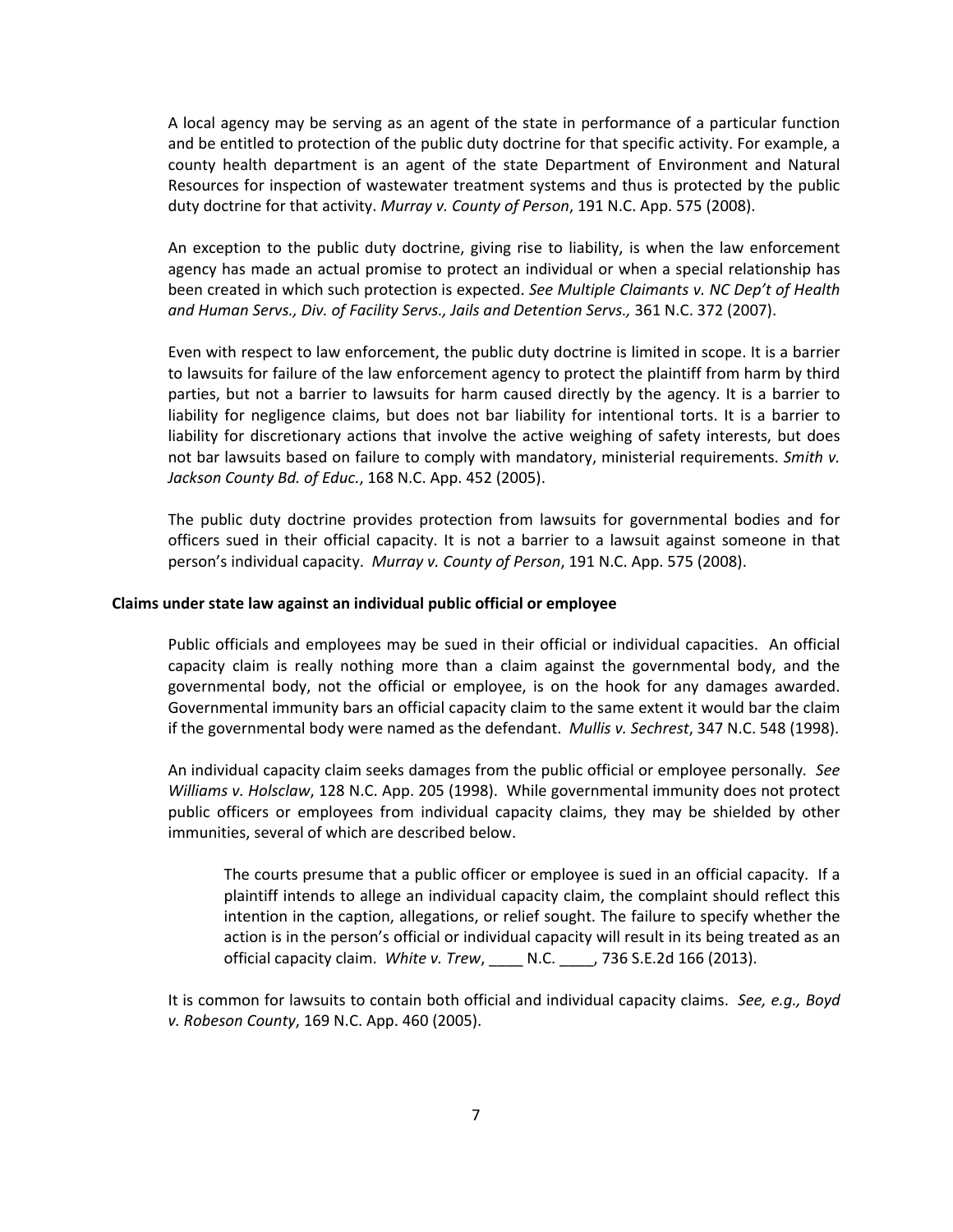### Absolute immunity for legislators and judges

# *Legislative immunity*

Like members of the General Assembly, local elected officials enjoy absolute immunity from claims arising from their actions so long as they were (1) acting in a legislative capacity at the time of the incident resulting in the alleged injury and (2) their acts were not illegal. *Vereen v. Holden*, 121 N.C. App. 779 (1996); *Scott v. Granville County,* 716 F.2d 1409 (4<sup>th</sup> Cir. 1983). The decision of a city council to eliminate a department for budgetary reasons is a legislative act, regardless of the specific intent of particular council members, and the employees who lose their jobs because of the decision have no cause of action against individual council members. *See Bogan v. Scott‐Harris*, 523 U.S. 44 (1998).

Legislative immunity does not extend to administrative acts by elected officials. Administrative acts include employment decisions such as whether to hire or fire particular employees. *Vereen v. Holden*, 121 N.C. App. 779 (1996).

Legislative immunity includes a testimonial privilege. For this reason, a mayor and members of a city council could not be compelled to testify about their personal motives for certain zoning decisions. *Novak v. City of High Point*, 159 N.C. App. 229 (2003).

# *Judicial immunity*

Judges are not liable in civil actions for their judicial acts, even when done maliciously and corruptly. *Cunningham v. Dilliard*, 20 N.C. 485 (1839); *State ex rel. Jacobs v. Sherard*, 36 N.C. App. 60 (1978). The immunity applies even when the judge acts in excess of jurisdiction, but there is no immunity when the judge acts without jurisdiction at all. *Stump v. Sparkman*, 435 US 349 (1978). The immunity does not apply to purely administrative acts of the judge, such as hiring and firing employees. *Forrester v. White*, 484 U.S. 219 (1988).

Judicial immunity applies to non‐judges when they are acting in a judicial or quasi‐judicial capacity, such as a coroner conducting an inquest, *Gillikin v. United States Fidelity and Guaranty Company of Baltimore, Maryland,* 254 N.C. 247 (1961); a clerk of court acting as judge of probate, *Martin v. Badgett*, 149 N.C. App. 667, 2002 WL 485187 (2002) (unpublished); or members of a licensing board hearing a complaint, *Mazzucco v. North Carolina Board of Medical Examiners*, 31 N.C. App. 47 (1976).

Boards of county commissioners, city councils, and school boards hold a number of different kinds of hearings which would be considered quasi‐judicial, and thus would entitle them to judicial immunity. Local officials may not be compelled to testify concerning their personal motives for actions taken in a judicial or quasi‐ judicial capacity. *Novak v. City of High Point*, 159 N.C. App. 229 (2003).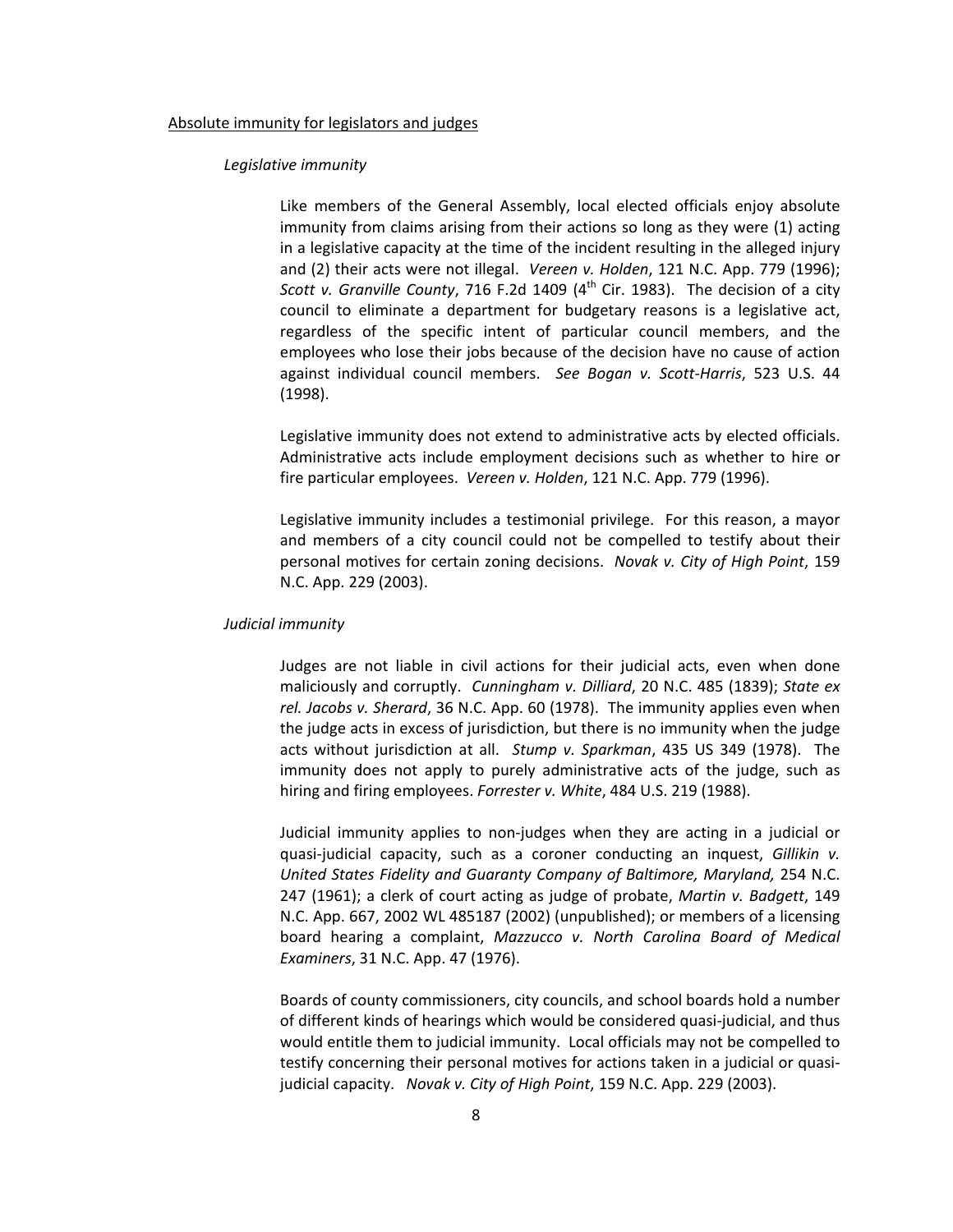### Public official immunity

Public official immunity bars civil claims against public officials for actions taken within the scope of their duties unless those actions were malicious or corrupt. *Epps v. Duke Univ.*, 122 N.C. App. 198 (1996). This immunity does not extend to public employees, who may be held personally liable for injuries caused by negligence in the performance of their duties. *See, e.g., Baker v. Smith*, \_\_\_\_ N.C. App. \_\_\_\_, 737 S.E.2d 144 (2012).

Much of the litigation concerning public official immunity is devoted to distinguishing public officials from public employees. Generally public officials occupy offices created by statute, take an oath of office, and exercise discretion in performance of their duties. *Pigott v. City of Wilmington*, 50 N.C. App. 401 (1981); *Gunter v. Anders*, 114 N.C. App. 61 (1994). Public employees, on the other hand, perform ministerial functions involving little or no discretion. *Meyer v. Walls*, 347 N.C. 97 (1997).

Elected board members are public officials, *Town of Old Fort v. Harmon*, 219 N.C. 241 (1941); as are chiefs of police and police officers, *State v. Hord*, 264 N.C. 149 (1965); sheriffs and their deputies, *Messick v. Catawba County*, 110 N.C. App. 707 (1993); the county director of social services, *Hare v. Butler*, 99 N.C. App. 693 (1990); the chief building inspector, *Pigott v. City of Wilmington*, 50 N.C. App. 401 (1981); superintendents and principals, *Gunter v. Anders*, 114 N.C. App. 61 (1994); and jailors and assistant jailors, *Baker v. Smith*, \_\_\_\_ N.C. App. \_\_\_\_, 737 S.E.2d 144 (2012).

Teachers are public employees, not public officials, and are not entitled to public official immunity, *Mullis v. Sechrest*, 126 N.C. App 91 (1997), *rev'd on other grounds*, 347 N.C. 548 (1998); *Daniels v. City of Morganton*, 125 N.C. App. 47 (1997). Other examples of public employees include street sweepers, *Miller v. Jones*, 224 N.C. 783 (1944); social workers, *Hare v. Butler*, 99 N.C. App. 693 (1990); and emergency medical technicians, *Fraley v. Griffin*, \_\_\_\_ N.C. App. \_\_\_\_, 720 S.E.2d 694 (2011).

### Statutory immunities

The General Assembly has by statute created limited immunity for certain public officials or employees in particular circumstances. Here are three examples:

- ‐ Emergency management workers enjoy immunity from civil claims for death, personal injury, or property damage arising from compliance with or reasonable attempts to comply with (1) the NC Emergency Management Act ("EMA"), (2) any order, rule, or regulation promulgated pursuant to the EMA, or (3) any ordinance relating to emergency management measures enacted by one of the state's political subdivisions. G.S. 166A‐19.60. This immunity does not shield emergency management workers from claims arising from willful misconduct, gross negligence, or bad faith.
- School personnel may not be held civilly liable for using reasonable force in conformity with state law, as when necessary to correct students or to quell a disturbance threatening injury to others. G.S. 115C‐390.3.
- ‐ Members of volunteer fire departments or rescue squads who receive no compensation for their services are not civilly liable for their acts or omissions in